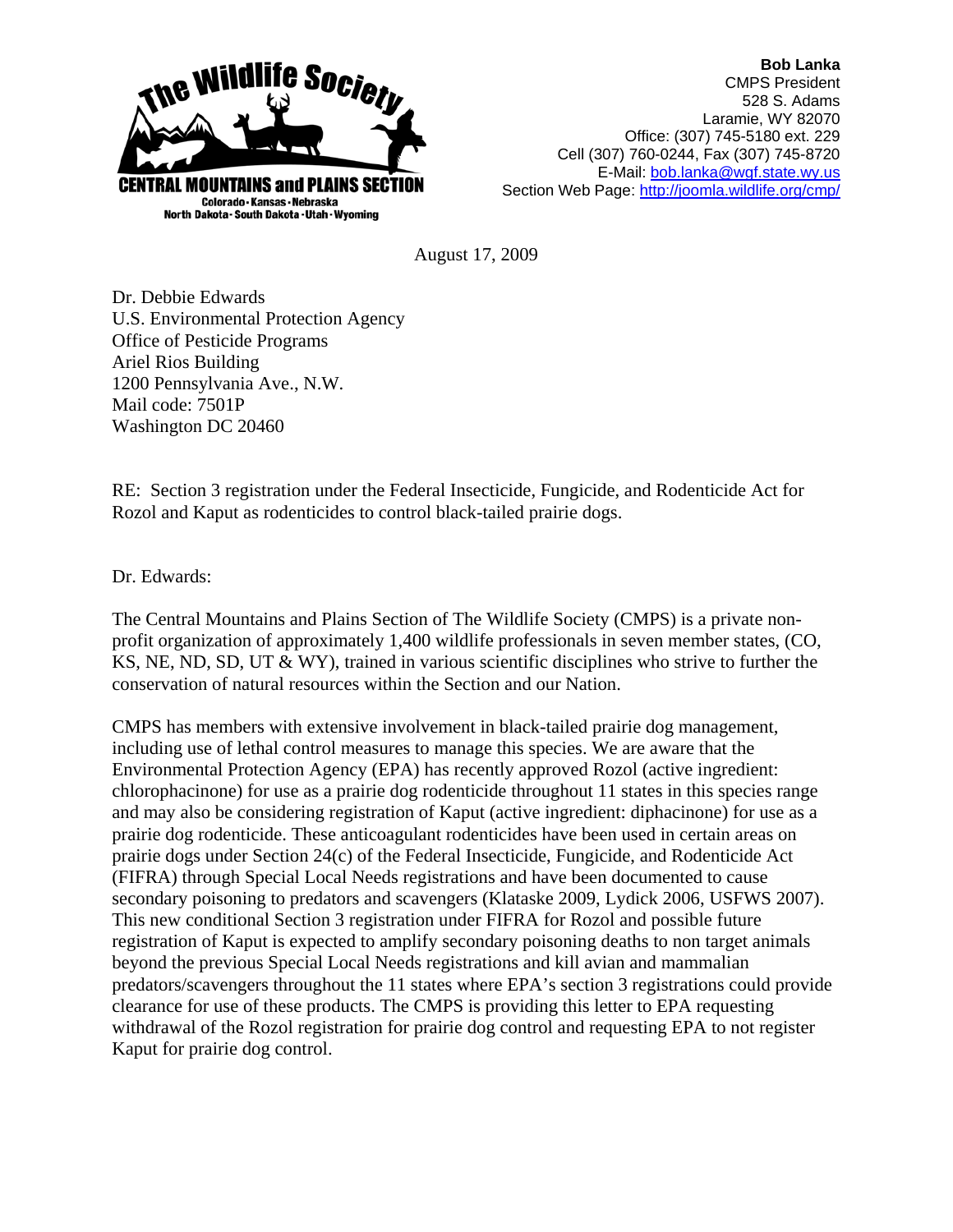It is important to have an understanding of how anticoagulants kill prairie dogs in order to appreciate how interactions between prairie dogs and other wildlife species provide a conduit for anticoagulants to cause secondary deaths to predators/scavengers. Prairie dogs are colonial animals that serve as an important food source for a wide array of bird and mammal species that visit colonies and feed upon prairie dogs, many on a daily basis. This regular routine of animals visiting colonies and consuming prairie dogs is a key reason why the use of rodenticides with known secondary toxicity, can have large scale impacts to animal populations far beyond the footprint of the prairie dog colony.

Chlorophacinone (Rozol) and diphacinone (Kaput) act as blood thinners that depress the clotting capabilities of blood and increase the permeability of capillaries thereby predisposing the animals to widespread internal hemorrhaging (EPA 1991). Death occurs to poisoned animals over a period of days to weeks through loss of bodily fluids, mainly blood, through various orifices. In the final days or hours, the poisoned animal's skin membranes may also rupture, leading to fluid loss directly through body areas where no vents would otherwise exist. During the time between consumption of poison and death, prairie dogs move between their burrow systems and above ground habitats and over time become increasingly debilitated and susceptible to above ground predation. This extended period of morbidity before death, ensures that other animals, especially above ground predators and scavengers, are likely to consume poison laden prairie dogs before the anticoagulants are metabolized. Further, prairie dogs can continue to consume poisoned bait over this extended time period (EPA 1991) and if consumed by a predator may have high body burdens of these toxicants in their digestive, circulatory and muscle systems. Finally, there are significant data for other rodent species showing that even after death, there are sufficient levels of anticoagulants remaining in carcasses to secondarily poison the next animal that might consume the first (EPA 2004, EPA 2006, Erickson and Urban 2004, Fisher and Timm 1987). The overall effect of anticoagulant use for prairie dog control results in disoriented, moribund and dead prairie dogs on the surface of the colony that last for weeks with the unintended consequence of secondarily poisoning avian and mammalian predators/scavengers accustomed to feeding at prairie dog colonies. Descriptions of disoriented prairie dogs have been described by prairie dog control personnel, federal investigators and landowners that have returned to colonies days or weeks after anticoagulant applications (USFWS 2005, USFWS 2007).

# **Secondary Poisoning**

The risk of secondary poisoning to non-target wildlife from anticoagulants such as Rozol and Kaput is much higher than from zinc phosphide, the traditional choice for prairie dog control (Colvin et al. 1988, Erickson and Urban 2004). Several EPA documents note the risk from Rozol (EPA 2004, EPA 2006, Erickson and Urban 2004). The most recent document (EPA 2006) repeats a conclusion from Erickson and Urban (2004) that *use of chlorophacinone bait to control prairie dogs has a considerable potential for both primary and secondary risks to birds and nontarget mammals and possibly reptiles. Secondary risks, especially to mammalian predators and scavengers, are likely to be much greater for chlorophacinone than for zinc phosphide*. The secondary poisoning risks from Kaput are even greater than those from Rozol (Erickson and Urban 2004). Colvin et al. (1988) noted that anticoagulants can pose a substantial hazard to raptors and that has been borne out in recent years when raptor carcasses have been submitted for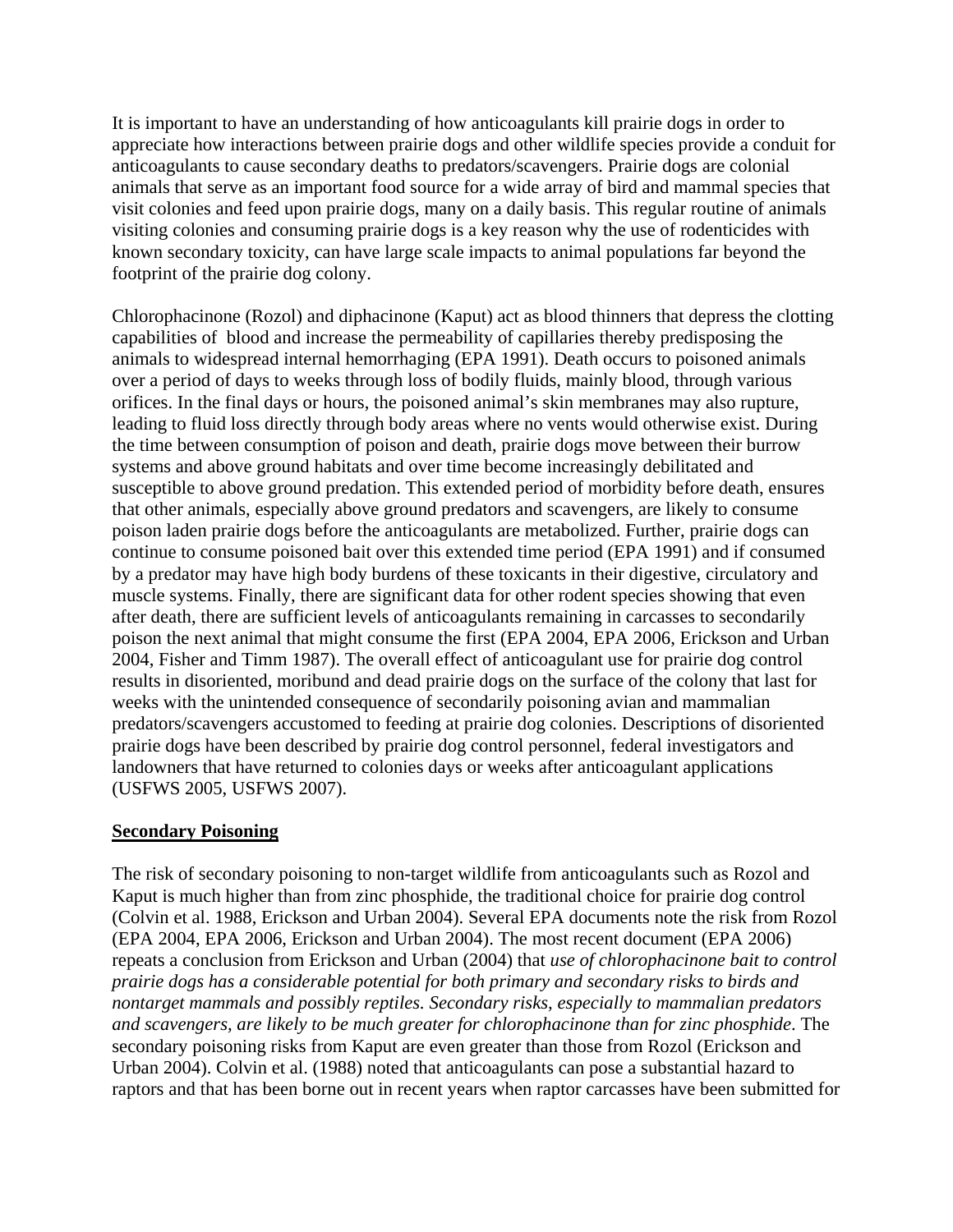analysis (Lydick 2006, FWS 2007). A study that evaluated the risks of 11 vertebrate pesticides (Littrell 1990) ranked both Rozol and Kaput as the second most hazardous pesticides. Strychnine was ranked as the most hazardous; zinc phosphide was ranked fifth.

Erickson and Urban (2004) synthesized various laboratory studies that evaluated feeding trails with captive animals of chlorophacinone (Rozol) killed rodents to birds and mammals. In addition to high mortality rates for species such as red fox, European ferrets, and mongooses, other species such as American Kestrels, Tawny Owls and White Storks survived consumption of chlorophacinone killed rodents but the exposure caused external bleeding, internal hematoma and increased blood coagulation time. These effects would likely prove fatal to animals living in the wild. Important to the causation of secondary mortality in these studies, was the level of chlorophacinone remaining in the rodent before it was fed to the test animals. Anticoagulants, such as chlorophacinone, are known to have a longer persistence in body tissues than zinc phosphide (Erickson and Urban 2004, Mendenhall and Pank 1980). A fundamental data gap with the recent EPA section 3 registration for Rozol are data documenting levels of chlorophacinone in prairie dogs after consuming Rozol and through the weeks until death. EPA should have directed some basic dose/body burden data be generated specific to prairie dogs to inform the issue "How toxic are prairie dogs that have consumed chlorophacinone?". Further, this study should have occurred prior to registration of this product for use on prairie dogs given that it is well known that poisoned prairie dogs will be consumed by predators and scavengers. With the multitude of animals secondarily poisoned after consuming Rozol poisoned prairie dogs, it appears prairie dogs carry higher body burdens of the product than many rodents that have already been tested and found to be lethal to the next animal that might consume it. Of note, is the extended time it takes a prairie dog to die after consuming Rozol which likely ensures that many poisoned prairie dogs are consumed by predators before actually dying from the product and thus may carry an even higher body burden of chlorophacinone than post mortem specimens.

Seery and Matiatos (2000) found ferruginous hawks are closely linked to prairie dogs and occur in higher numbers in areas where prairie dog concentrations occur. Proven secondary poisoning combined with some species propensity to feeding on prairie dog colonies, such as ferruginous hawks, makes it likely there will be disproportional effects to certain species by this EPA action to expand the use of Rozol for prairie dog control. Ferruginous hawks are in decline and on many conservation groups watch list and sensitive species lists (USFWS 2002).

In 2001, the President of the United States issued Executive Order (EO) 13186 which directs federal agencies proposing actions that may have measurable effects on migratory birds to develop a Memorandum of Understanding (MOU) with the US Fish and Wildlife Service to demonstrate how conservation of migratory birds will be promoted. This MOU is necessary due to the anticipated detrimental impacts to migratory birds from the registration of anticoagulants for prairie dog control and the resultant secondary poisoning that will occur. It is our understanding EPA has not completed this MOU. We believe authorization of Rozol and Kaput for prairie dog control has a high likelihood of adversely affecting ferruginous hawks and other raptors and scavenging birds at a measurable level. Accordingly, we request EPA undertake development of the MOU outlined in EO 13186.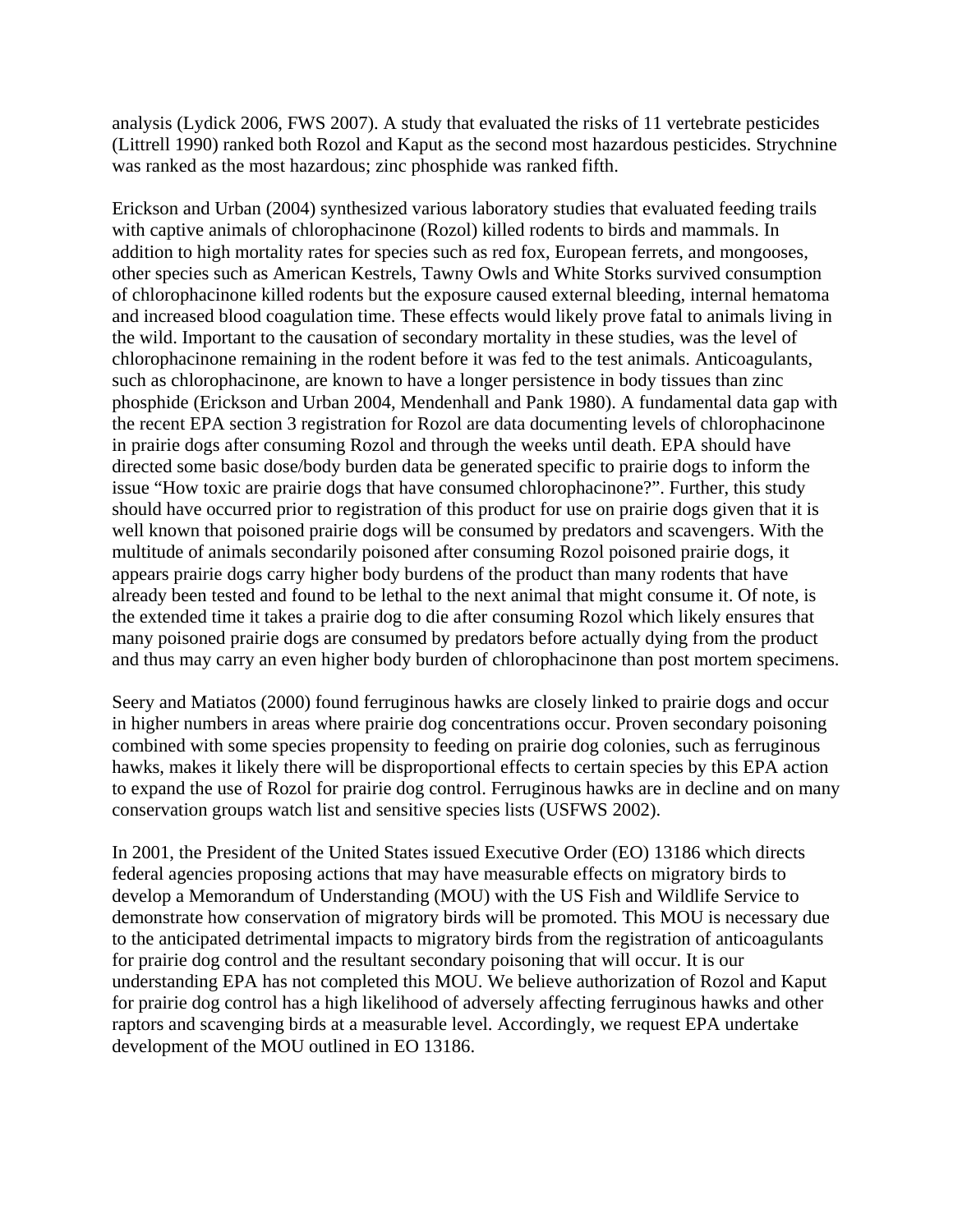#### **Section 7 Endangered Species Act Compliance**

In 1991, EPA requested Endangered Species Act Section 7 formal consultation through publication in the federal register of "may affect" determinations for 31 pesticides (EPA 1991). Chlorophacinone and diphacinone were two of the 31 chemicals evaluated by that formal consultation, but none of the registered uses in 1991 of these anticoagulants were for prairie dog control. Regardless, when the US Fish and Wildlife Service issued a Biological Opinion in 1993, they determined the rather limited registered uses of chlorophacinone evaluated at that time would jeopardize the continued existence of 21 species listed under the Endangered Species Act (USFWS 1993). The Biological Opinion identified reasonable and prudent alternatives that if followed, should avoid jeopardizing the listed species for the registered product uses at that time. With the new 2009 registration by EPA to expand use of chlorophacinone and potentially diphacinone for use on black-tailed prairie dogs in 11 states, it would be expected the list of adversely affected species would be considerably greater than when the relatively constrained uses were the subject of formal Section 7 consultation in 1993. Additionally, there are twice as many listed species today than when EPA requested formal Section 7 consultation in 1991 when there were 639 versus 1,317 listed species in 2009 (USFWS 2003, USFWS 2009). The use of Rozol and Kaput for the control of prairie dogs constitutes new uses not evaluated in the 1993 Biological Opinion. EPA has been apprised of the need to reinitiate Section 7 consultation for this new use of Rozol on prairie dogs (EPA 2008, USFWS 2006a, USFWS 2006b, WAFWA 2008) but to our knowledge, EPA has not undertaken required Section 7 consultation for anticoagulant use on prairie dogs. Because additional formal Section 7 consultation has not occurred, we believe registration to allow the use of Rozol and Kaput for prairie dog control are outside regulatory parameters established under the Endangered Species Act and the Administrative Procedures Act and therefore should be revoked until consultation is completed. We also question whether EPA has relied upon the best available scientific information, as required under the Data Quality Act, in reaching the decision to register Rozol for use on prairie dogs in light of the significant concerns raised internally by EPA's Environmental Fate and Effects Division and scientists with other agencies and organizations. Blatant disregard for the above federal laws in order to register these anticoagulants for prairie dog control, could call into question whether such products are indeed even legal for such use.

There are also State listed species throughout the CMPS and other States, such as swift fox, that these anticoagulants are expected to secondarily poison. There appears to have been no consideration given to these State listed species prior to the EPA Rozol registration on May 13, 2009. This omission is unacceptable given the input provided to EPA by the Western Association of Fish and Wildlife Agencies in an August 18, 2008 comment letter (attachment) expressing concerns by State Wildlife Managers on the use of anticoagulants for prairie dog control (WAFWA 2008).

A specific example involving the Special Local Needs registration for Rozol in Nebraska illustrates the frustration of the conservation community with EPA on these anticoagulants. In 2006, the Nebraska Department of Agriculture began accepting comments on a proposed Special Local Needs registration under Section 24 (c) of FIFRA to use Rozol for prairie dog control. During the comment period the Nebraska Game and Parks Commission and US Fish and Wildlife provided information showing secondary poisoning to non target animals were likely,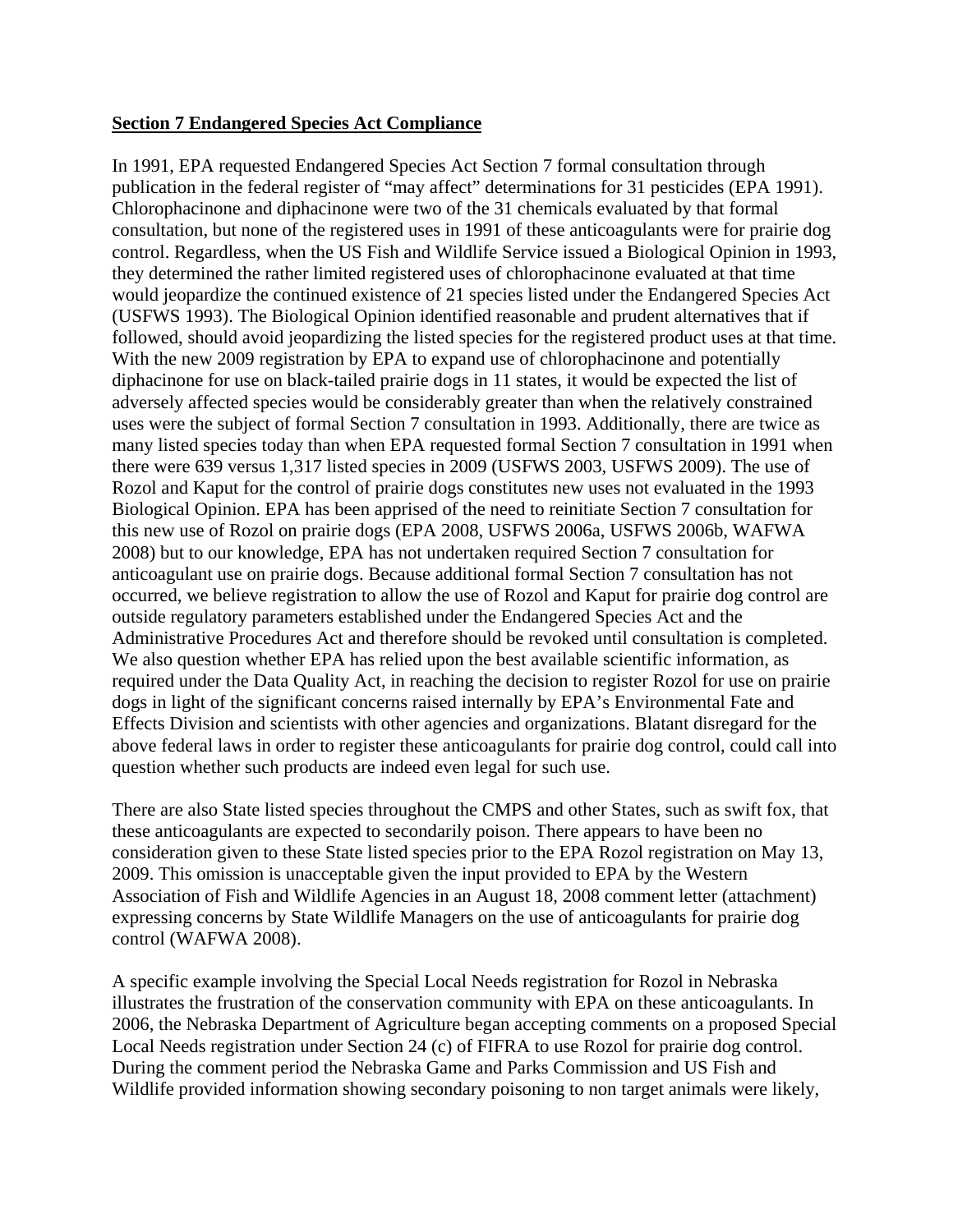that there is already a wide array of other products available for prairie dog control and requested EPA undertake Section 7 consultation under the Endangered Species Act. That information was also provided to EPA, including a reminder that in 2005, EPA had investigated Rozol use in South Dakota on a prairie dog colony that resulted in extensive numbers of dead and dying prairie dogs above ground which had been widely scavenged by other wildlife. Further, that pattern would be expected to be repeated in Nebraska because the slow acting nature of Rozol results in large availability of poisoned prairie dogs on the surface of a prairie dog colony. It was imperceptible that EPA did anything with the information or that Section 7 consultation for Rozol use on prairie dogs was undertaken. The Special Local Needs registration became effective October 1, 2006. By December of 2006 a dead bald eagle was retrieved close to a prairie dog colony that had recently been poisoned with Rozol and laboratory analysis indicated the eagle died of chlorophacinone (Rozol) poisoning (USFWS 2007). At the time, the bald eagle was still listed and protected under the Endangered Species Act, the Bald and Golden Eagle Protection Act and the Migratory Bird Treaty Act. Since that time, additional animals have been collected and documented to have been secondarily poisoned by Rozol, EPA has still not conducted formal Section 7 consultation and then on May 13, 2009 EPA registered Rozol for use on prairie dogs in 11 states beginning in the fall of 2009.

# **Previous Actions**

In 2008, the Western Association of Fish and Wildlife Agencies requested EPA to rescind Special Local Needs Registrations for Rozol and Kaput for prairie dog control because of impacts to non target species, lack of consultation and inadequate label restrictions to protect grassland species (WAFWA 2008). Those concerns, which have yet to be addressed, are now amplified by EPA's recent registration of Rozol for rangewide prairie dog control.

In South Dakota, a Special Local Needs Registration for Rozol use on prairie dogs was rejected in 2005 by the South Dakota Department of Agriculture based on four factors:

1) **Legality** - with other products already registered for prairie dog control, they believed it was questionable whether this product met the definition under FIFRA for a "special local needs" exemption.

2) **Efficacy** – the data presented show a lower efficacy than other readily available products, and Rozol requires multiple feedings and possible follow up treatments.

3) **Environmental Hazards** – significant concerns were raised for secondary poisoning of animals that feed on prairie dogs, how to dispose of poisoned prairie dogs that are retrieved as well as the multiple return trips to a colony to collect dead and dying prairie dogs outweigh any perceived advantage of Rozol over zinc phosphide.

4) **Cost** – estimated costs would be at least 50% higher than using zinc phosphide. The expense of multiple return trips to a colony to collect dead and dying prairie dogs outweigh any perceived savings from the need to only place bait once with Rozol versus a need to pre bait with zinc phosphide.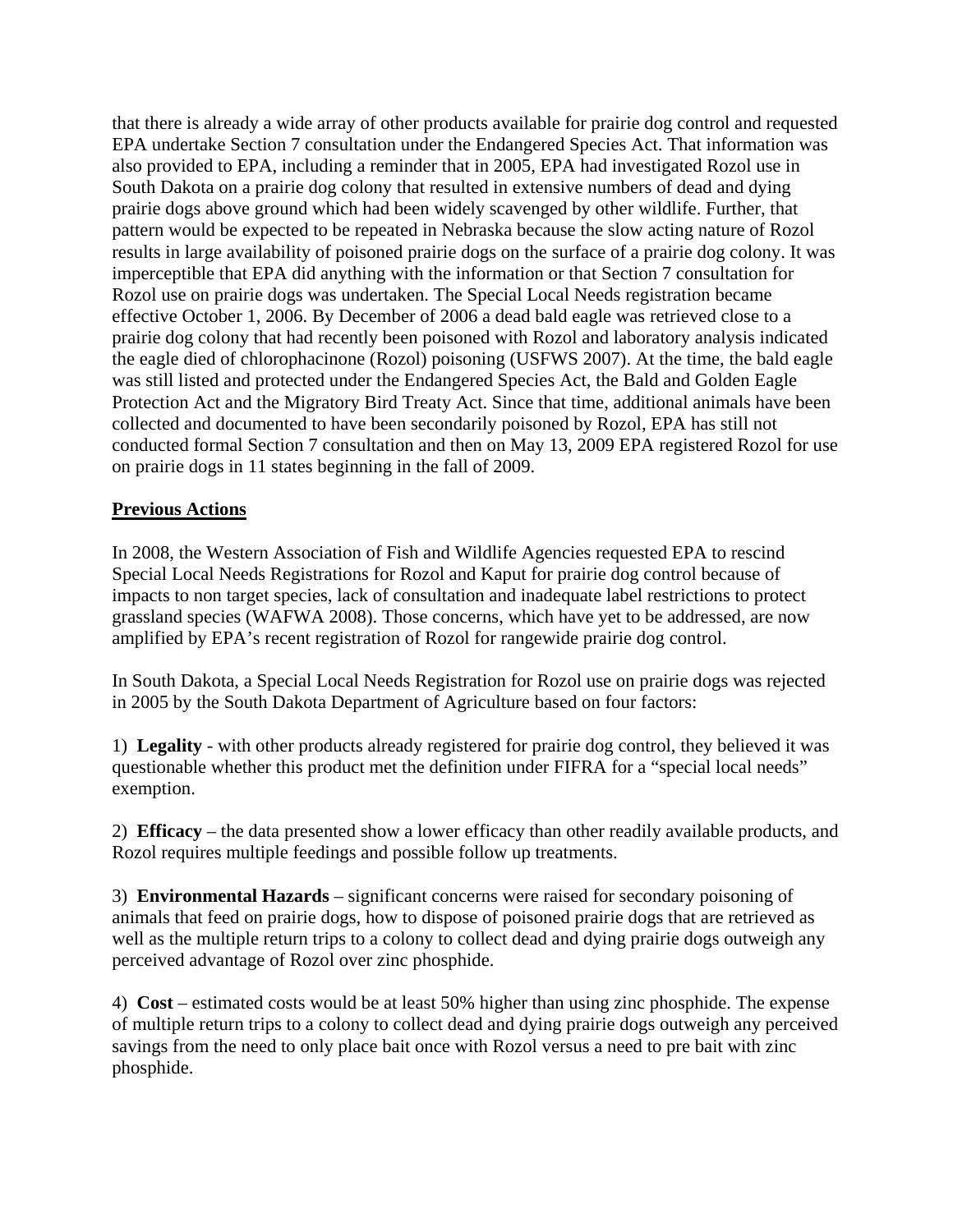The environmental hazards, especially concerns about secondary poisoning, have been shown to be prophetic, given the non target animals found since 2005 when the original request to South Dakota was received and other states authorized anticoagulants for prairie dog control under Special Local Needs registrations. Also, the level effort to retrieve and dispose of disoriented, moribund and dead prairie dogs on the surface to prevent exposure to non target predators and scavengers would require much more extensive search efforts than the two searches recommended on the label. However, even those minimal label search requirements appear to not be followed based on EPA and USFWS investigations into Rozol use on prairie dog colonies (USFWS 2005, USFWS 2007).

### **Conclusion**

The CMPS requests EPA rescind the new registration for Rozol granted May 13, 2009 and not register Kaput for use on prairie dogs. Further, we request EPA require studies to determine body burden levels of these anticoagulants in prairie dogs at specific periods post consumption including prairie dogs still alive and undertake studies to ascertain impacts of secondary poisoning to non target species. Finally, we request EPA complete their statutory responsibilities under the Federal Endangered Species Act including formal Section 7 consultation and comply with the various State Endangered Species Acts as applicable, prior to registration of these anticoagulants that are documented to secondarily poison species listed under those Acts when used according to labels. Should EPA choose to disregard these comments, we ask that EPA prepare an Environmental Impact Statement to assess the environmental impact of and alternatives to this major federal action that will significantly affect the environment.

Sincerely,

Bob Lanka President, Central Mountains and Plains Section of The Wildlife Society

cc: Administrator Lisa Jackson Laura M. Bies Ariel Rios Building The Wildlife Society 1200 Pennsylvania Avenue, N.W. 5410 Grosvenor Lane, Suite 200 Washington, DC 20460 Bethesda, MD 20814

Environmental Protection Agency Associate Director of Government Affairs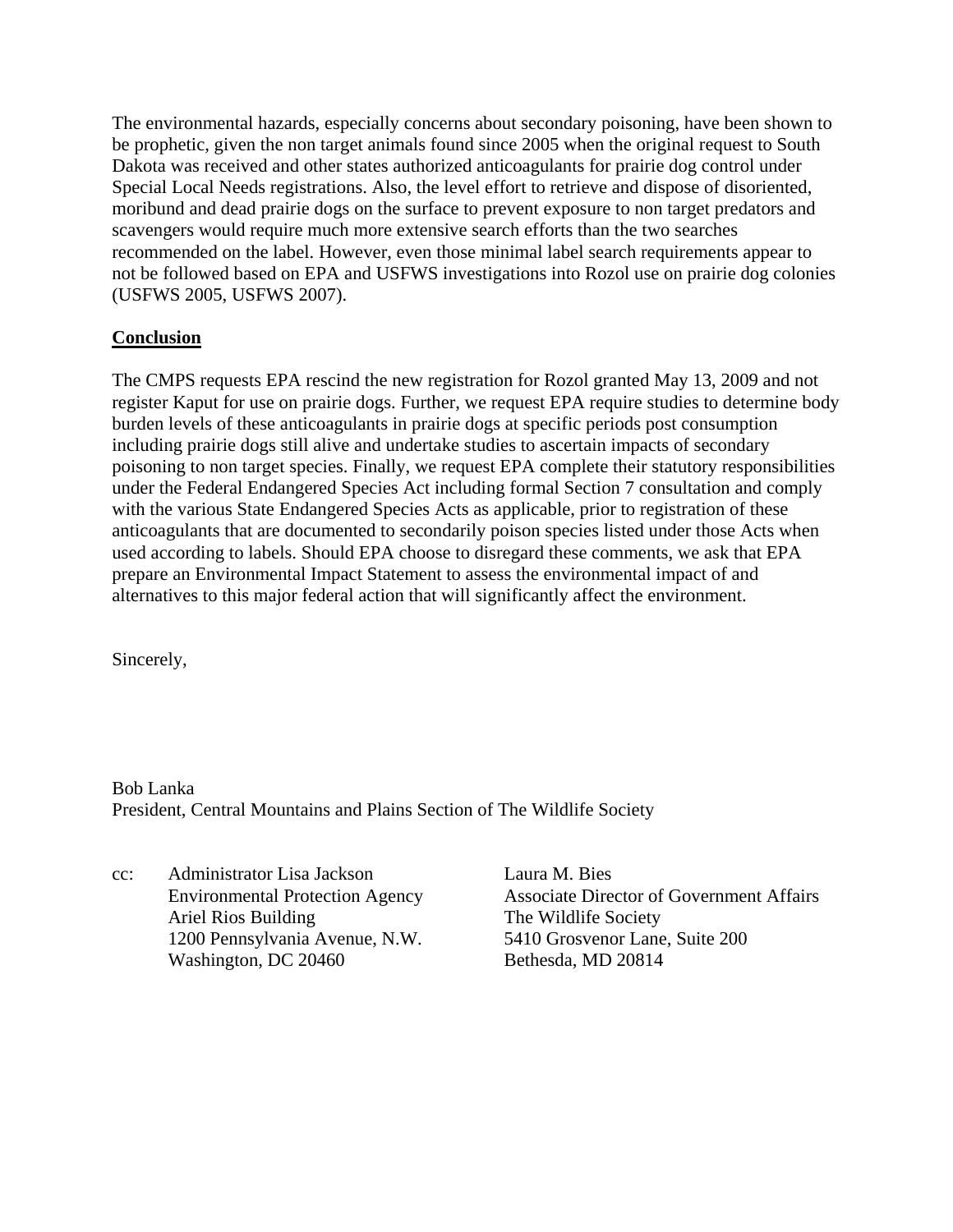#### **Literature Cited**

- Colvin, B., P. Hegdal, and W. Jackson. 1988. Review of non-target hazards associated with rodenticide use in the USA. OEPP/EPPO Bulletin 18:301-308.
- Environmental Protection Agency. 1991. Formal Request for Endangered Species Act Section 7 consultation on 31 pesticides for all uses, on all listed species. U.S. Environmental Protection Agency, Office of Pesticides and Toxic Substances. Washington, DC 290 pp.
- Environmental Protection Agency. 2004. EPA efficacy review for special local needs permit for Kansas. 50 pp.
- Environmental Protection Agency. 2006. EPA efficacy review for special local needs permit for Nebraska and Wyoming. 15 pp.
- Environmental Protection Agency. 2008. EPA conference call notes on secondary poisoning from Chlorophacinone use on prairie dogs.
- Erickson, W. and D. Urban. 2004. Potential risks of nine rodenticides to birds and nontarget mammals: a comparative approach. U.S. Environmental Protection Agency. 225 pp.
- Fisher, D. and R. Timm. 1987. Laboratory trial of chlorophacinone as a prairie dog toxicant. Great Plains Wildlife Damage Control Workshop Proceedings. Pp. 67-69.
- Klataske, R. 2009. E-mail dated March 10, 2009 regarding case report of badger mortality.
- Littrell, E. 1990. Effects of field vertebrate pest control on nontarget wildlife (with emphasis on bird and rodent control). Proceedings of the  $14<sup>th</sup>$  Vertebrate Pest Conference. Pp. 59-61.
- Lydick, C. 2006. E-mail dated October 4, 2006, regarding report of badger mortality.
- Mendenhall, V. and L. Pank. 1980. Secondary poisoning of owls by anticoagulant rodenticides. Wildlife Society Bulletin 8(4):311-315.
- Seery, D. and D. Matiatos. 2000. Response of wintering buteos to plague epizootics in prairie dog towns. Western North American Naturalist 60(4): 420-425.
- US Fish and Wildlife Service. 1993. U.S. Fish and Wildlife Service Biological Opinion March, 1993.
- U.S. Fish and Wildlife Service. 2002. Birds of conservation concern 2002. Division of Migratory Bird Management, Arlington, Virginia. 99 pp.
- US Fish and Wildlife Service. 2003. Three-year summary of federal and state endangered and threatened species expenditures (from website). 8 pp.